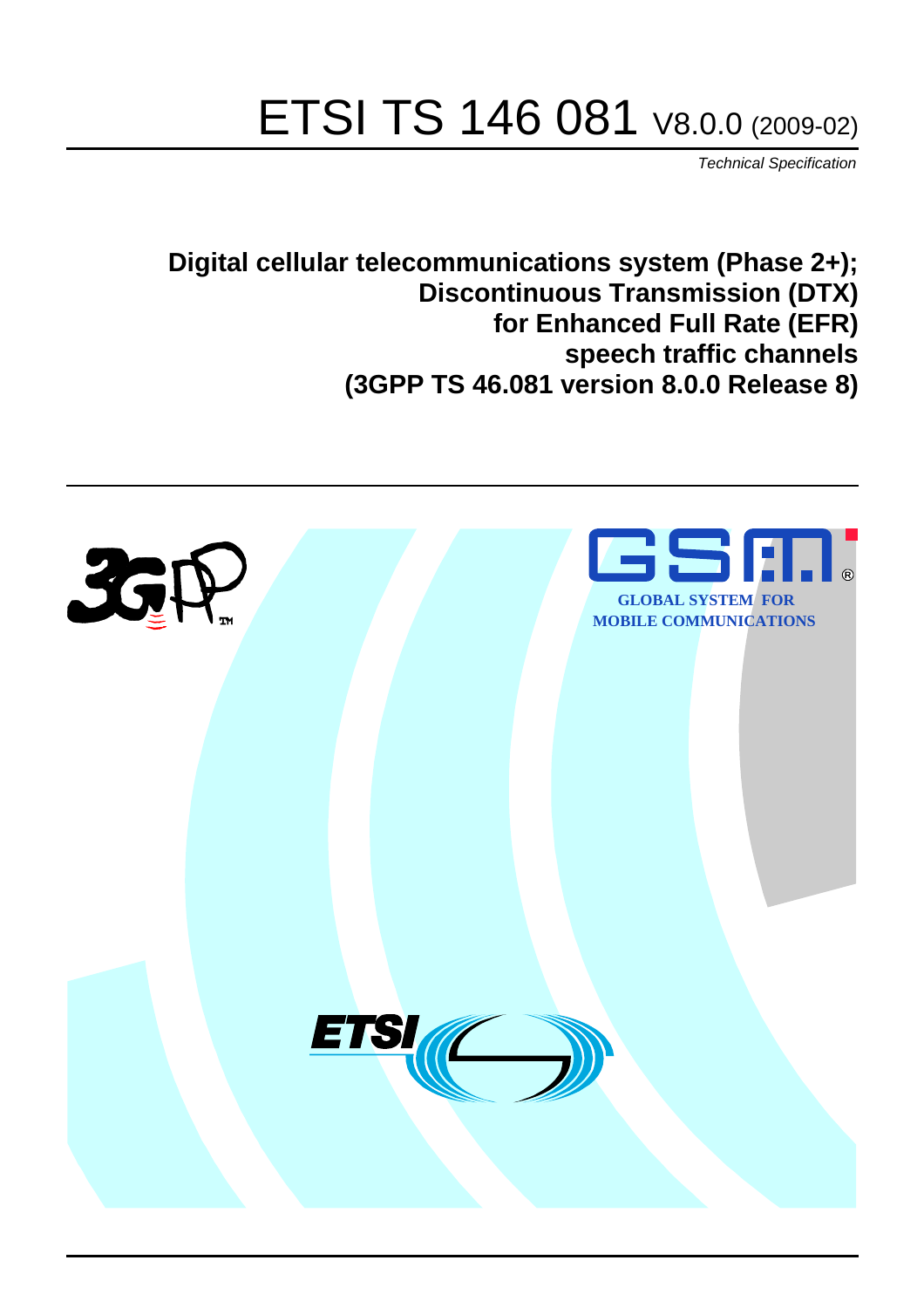Reference RTS/TSGS-0446081v800

> Keywords GSM

### *ETSI*

### 650 Route des Lucioles F-06921 Sophia Antipolis Cedex - FRANCE

Tel.: +33 4 92 94 42 00 Fax: +33 4 93 65 47 16

Siret N° 348 623 562 00017 - NAF 742 C Association à but non lucratif enregistrée à la Sous-Préfecture de Grasse (06) N° 7803/88

### *Important notice*

Individual copies of the present document can be downloaded from: [http://www.etsi.org](http://www.etsi.org/)

The present document may be made available in more than one electronic version or in print. In any case of existing or perceived difference in contents between such versions, the reference version is the Portable Document Format (PDF). In case of dispute, the reference shall be the printing on ETSI printers of the PDF version kept on a specific network drive within ETSI Secretariat.

Users of the present document should be aware that the document may be subject to revision or change of status. Information on the current status of this and other ETSI documents is available at <http://portal.etsi.org/tb/status/status.asp>

If you find errors in the present document, please send your comment to one of the following services: [http://portal.etsi.org/chaircor/ETSI\\_support.asp](http://portal.etsi.org/chaircor/ETSI_support.asp)

### *Copyright Notification*

No part may be reproduced except as authorized by written permission. The copyright and the foregoing restriction extend to reproduction in all media.

> © European Telecommunications Standards Institute 2009. All rights reserved.

**DECT**TM, **PLUGTESTS**TM, **UMTS**TM, **TIPHON**TM, the TIPHON logo and the ETSI logo are Trade Marks of ETSI registered for the benefit of its Members.

**3GPP**TM is a Trade Mark of ETSI registered for the benefit of its Members and of the 3GPP Organizational Partners. **LTE**™ is a Trade Mark of ETSI currently being registered

for the benefit of its Members and of the 3GPP Organizational Partners.

**GSM**® and the GSM logo are Trade Marks registered and owned by the GSM Association.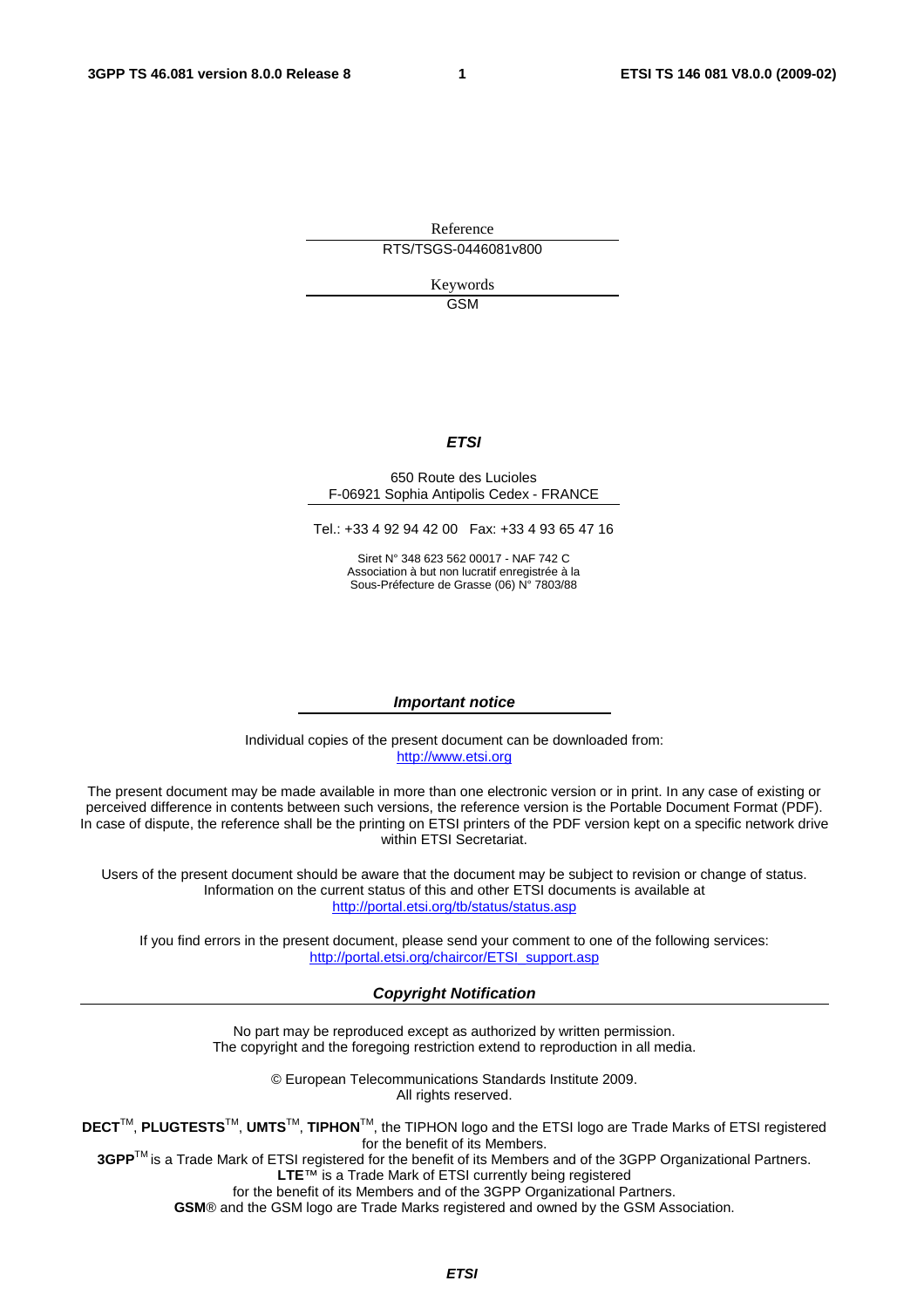# Intellectual Property Rights

IPRs essential or potentially essential to the present document may have been declared to ETSI. The information pertaining to these essential IPRs, if any, is publicly available for **ETSI members and non-members**, and can be found in ETSI SR 000 314: *"Intellectual Property Rights (IPRs); Essential, or potentially Essential, IPRs notified to ETSI in respect of ETSI standards"*, which is available from the ETSI Secretariat. Latest updates are available on the ETSI Web server ([http://webapp.etsi.org/IPR/home.asp\)](http://webapp.etsi.org/IPR/home.asp).

Pursuant to the ETSI IPR Policy, no investigation, including IPR searches, has been carried out by ETSI. No guarantee can be given as to the existence of other IPRs not referenced in ETSI SR 000 314 (or the updates on the ETSI Web server) which are, or may be, or may become, essential to the present document.

### Foreword

This Technical Specification (TS) has been produced by ETSI 3rd Generation Partnership Project (3GPP).

The present document may refer to technical specifications or reports using their 3GPP identities, UMTS identities or GSM identities. These should be interpreted as being references to the corresponding ETSI deliverables.

The cross reference between GSM, UMTS, 3GPP and ETSI identities can be found under [http://webapp.etsi.org/key/queryform.asp.](http://webapp.etsi.org/key/queryform.asp)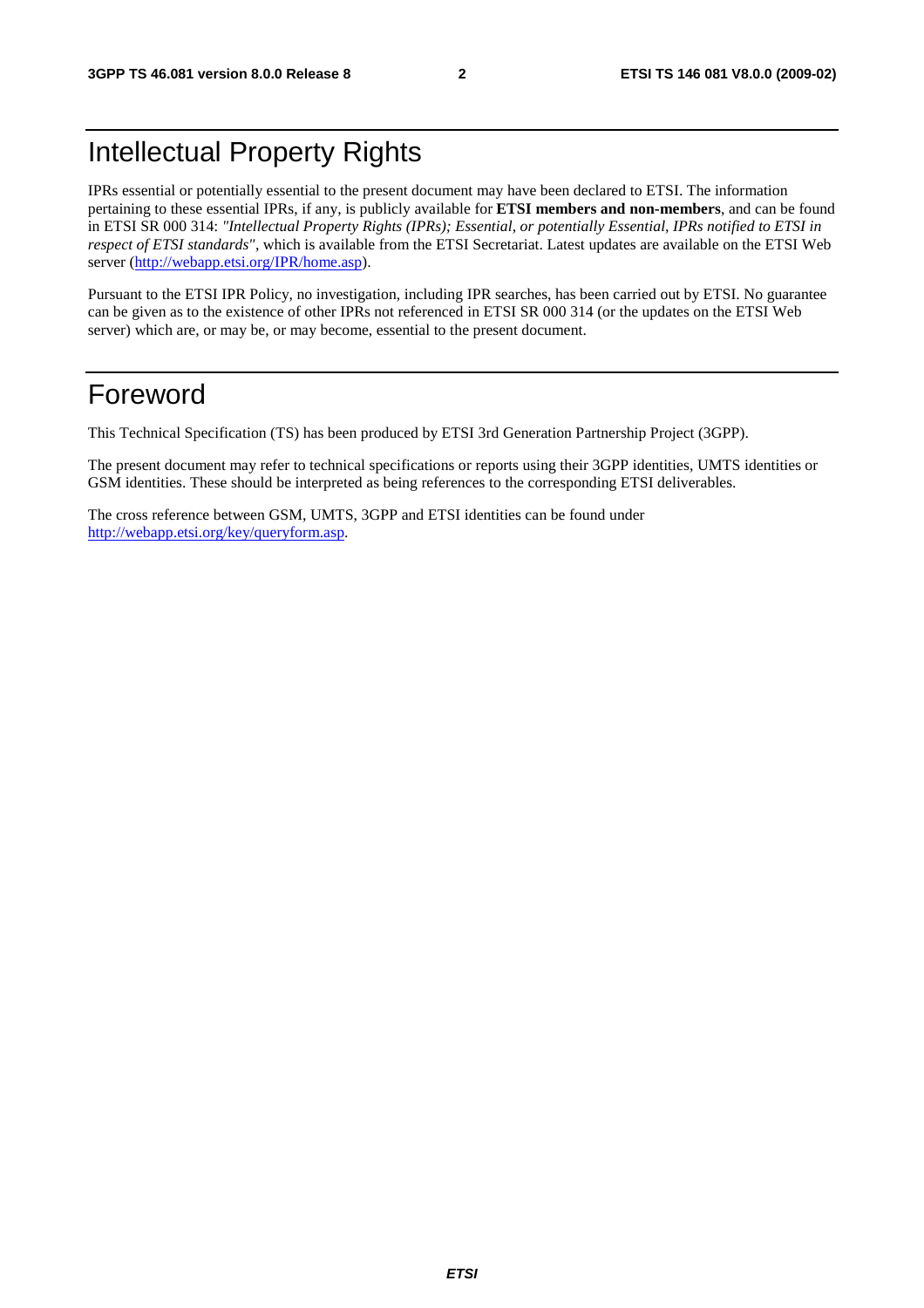$\mathbf{3}$ 

# Contents

| 1                             |  |  |  |  |
|-------------------------------|--|--|--|--|
| 2                             |  |  |  |  |
| 3<br>3.1<br>3.2<br>3.3        |  |  |  |  |
| $\overline{4}$<br>4.1         |  |  |  |  |
| 5<br>5.1<br>5.1.1<br>5.1.2    |  |  |  |  |
| 6<br>6.1<br>6.1.1<br>6.1.2    |  |  |  |  |
| <b>Annex A (informative):</b> |  |  |  |  |
|                               |  |  |  |  |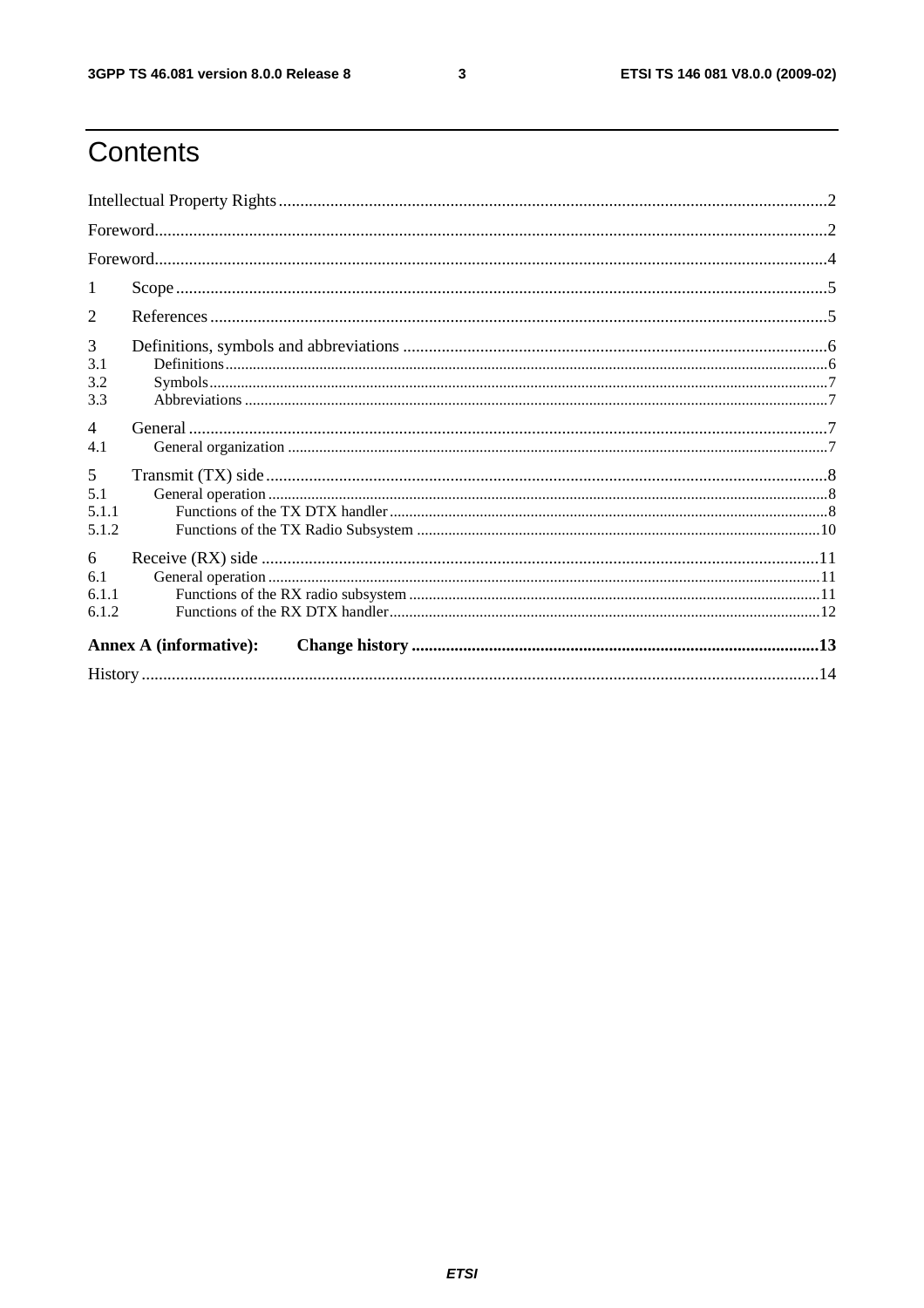### Foreword

This Technical Specification has been produced by the 3<sup>rd</sup> Generation Partnership Project (3GPP).

The present document describes the general baseband operation of Enhanced Full Rate speech traffic channels in the transmitter and in the receiver of GSM Mobile Stations and Base Station Systems during Discontinuous Transmission (DTX) within the digital cellular telecommunications system.

The contents of the present document are subject to continuing work within the TSG and may change following formal TSG approval. Should the TSG modify the contents of the present document, it will be re-released by the TSG with an identifying change of release date and an increase in version number as follows:

Version x.y.z

where:

- x the first digit:
	- 1 presented to TSG for information;
	- 2 presented to TSG for approval;
	- 3 or greater indicates TSG approved document under change control.
- y the second digit is incremented for all changes of substance, i.e. technical enhancements, corrections, updates, etc.
- z the third digit is incremented when editorial only changes have been incorporated in the document.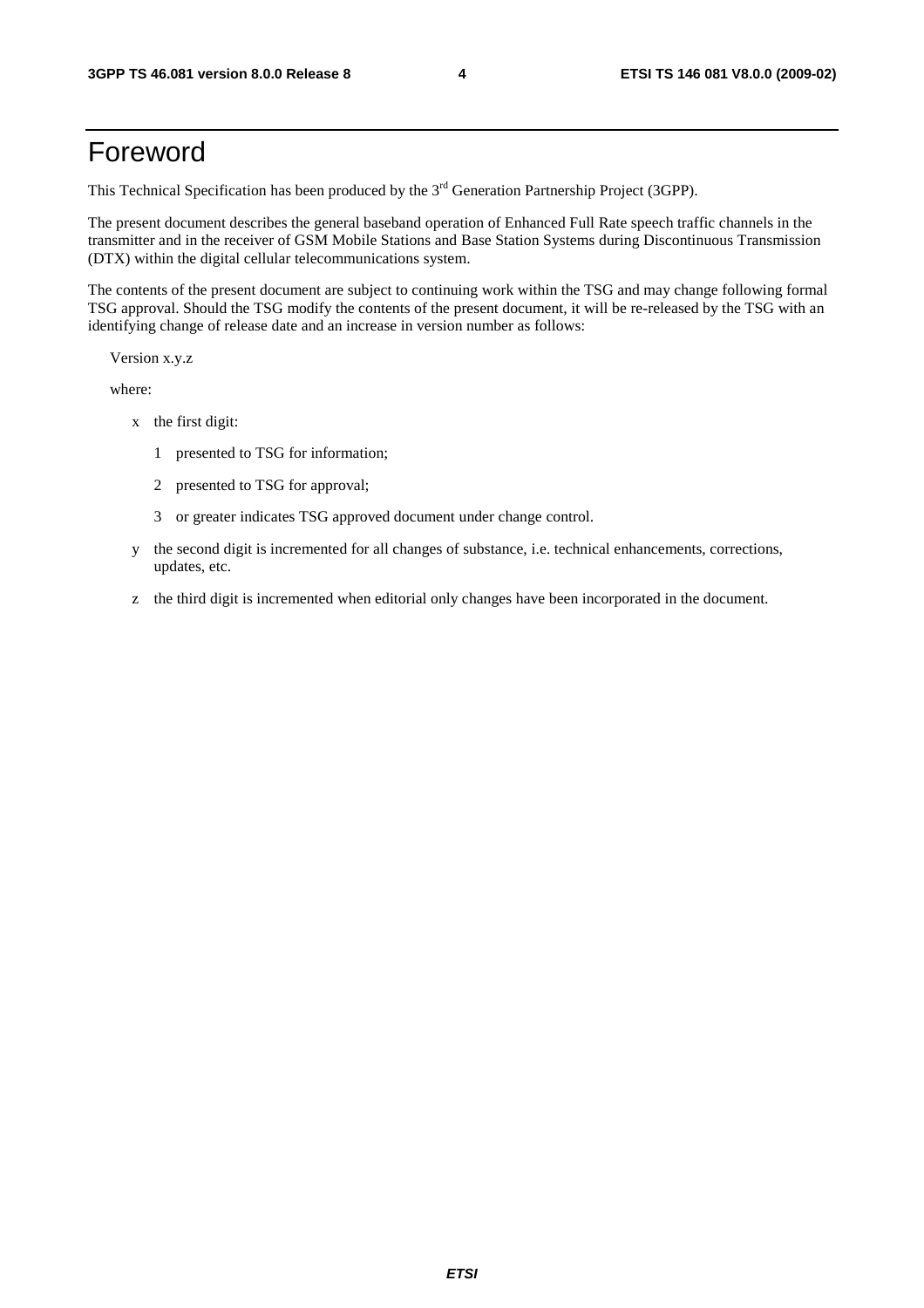### 1 Scope

The present document gives a description of the general baseband operation of Enhanced Full Rate speech traffic channels in the transmitter and in the receiver of GSM Mobile Stations (MS)s and Base Station Systems (BSS)s during Discontinuous Transmission (DTX).

For clarity, the description is structured according to the block diagrams in figures 1 and 4. Except in the case described next, this structure of distributing the various functions between system entities is not mandatory for implementation, as long as the operation on the air interface and on the speech decoder output remains the same.

In the case of BSSs where the speech transcoder is located remotely in the Base Station Controller (BSC), the implementation of the interfaces between the DTX handlers and the Radio Sub System (RSS) as described in the present document together with all their flags is mandatory, being part of the A-bis interface as described in GSM 08.60 [13].

The DTX functions described in the present document are mandatory for implementation in the GSM MSs. The receiver requirements are mandatory for implementation in all GSM BSSs, the transmitter requirements only for those where downlink DTX will be used.

### 2 References

The following documents contain provisions which, through reference in this text, constitute provisions of the present document.

- References are either specific (identified by date of publication, edition number, version number, etc.) or non-specific.
- For a specific reference, subsequent revisions do not apply.

For a non-specific reference, the latest version applies. In the case of a reference to a 3GPP document (including a GSM document), a non-specific reference implicitly refers to the latest version of that document *in the same Release as the present document*.

- [1] GSM 01.04: "Digital cellular telecommunications system (Phase 2+); Abbreviations and acronyms".
- [2] GSM 04.08: "Digital cellular telecommunications system (Phase 2+); Mobile radio interface layer 3 specification".
- [3] GSM 05.03: "Digital cellular telecommunications system (Phase 2+); Channel coding".
- [4] GSM 05.05: "Digital cellular telecommunications system (Phase 2+); Radio transmission and reception".
- [5] GSM 05.08: "Digital cellular telecommunications system (Phase 2+); Radio subsystem link control".
- [6] GSM 06.51: "Digital cellular telecommunications system (Phase 2+); Enhanced Full Rate (EFR) speech processing functions; General description".
- [7] GSM 06.53: "Digital cellular telecommunications system (Phase 2+); ANSI-C code for the GSM Enhanced Full Rate (EFR) speech codec".
- [8] GSM 06.54: "Digital cellular telecommunications system (Phase 2+); Test vectors for the GSM Enhanced Full Rate (EFR) speech codec".
- [9] GSM 06.60: "Digital cellular telecommunications system (Phase 2+); Enhanced Full Rate (EFR) speech transcoding".
- [10] GSM 06.61: "Digital cellular telecommunications system (Phase 2+); Substitution and muting of lost frame for Enhanced Full Rate (EFR) speech traffic channels".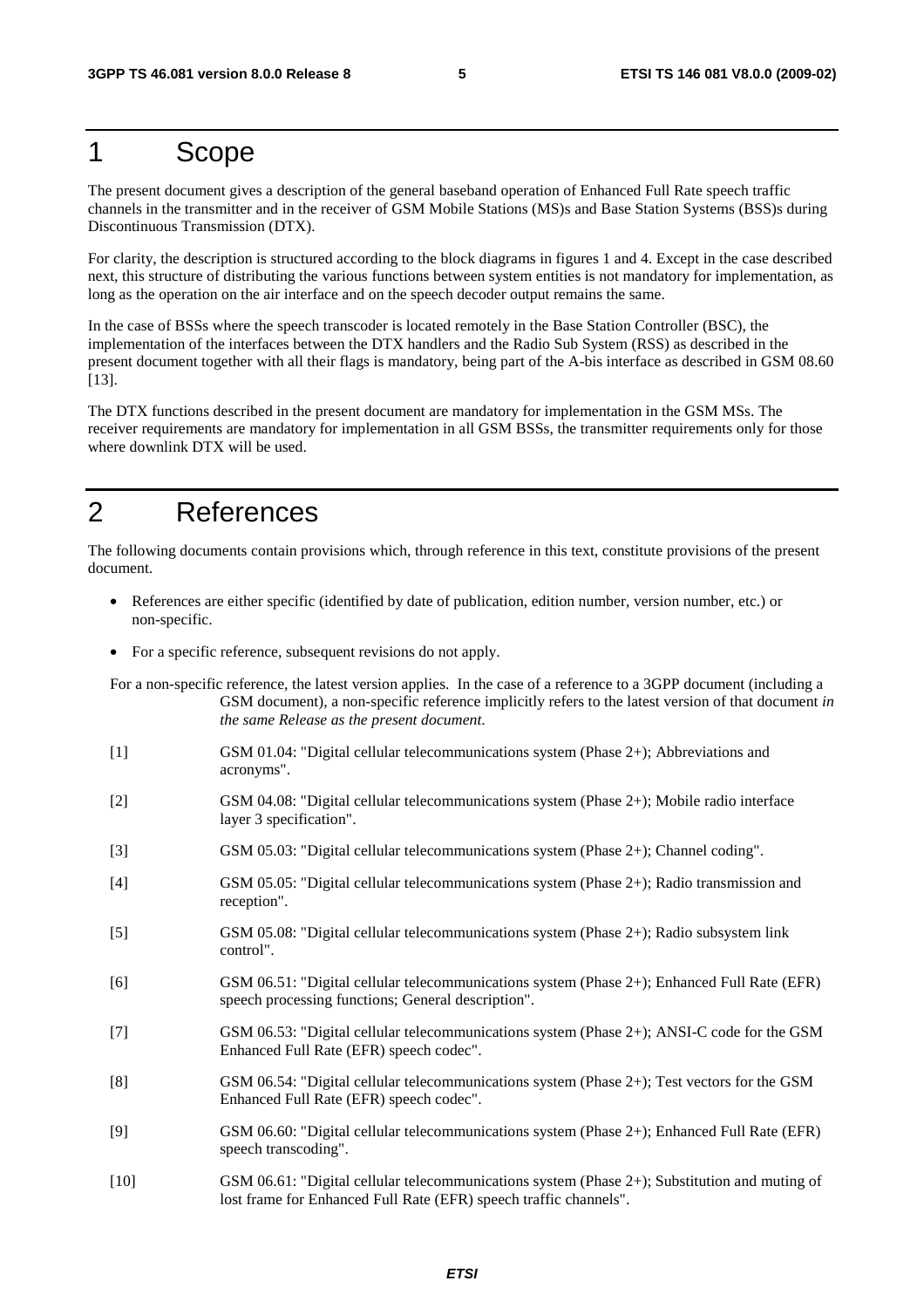| [11] | GSM 06.62: "Digital cellular telecommunications system (Phase $2+$ ); Comfort noise aspects for<br>Enhanced Full Rate (EFR) speech traffic channels".                                      |
|------|--------------------------------------------------------------------------------------------------------------------------------------------------------------------------------------------|
| [12] | GSM 06.82: "Digital cellular telecommunications system (Phase 2+); Voice Activity Detector<br>(VAD) for Enhanced Full Rate (EFR) speech traffic channels".                                 |
| [13] | GSM 08.60: "Digital cellular telecommunications system (Phase 2+); Inband control of remote<br>transcoders and rate adaptors for Enhanced Full Rate (EFR) and full rate traffic channels". |

### 3 Definitions, symbols and abbreviations

### 3.1 Definitions

For the purposes of the present document, the following terms and definitions apply:

**accepted SID frame:** traffic frame which is flagged with SID="1" or SID="2" by the Radio Subsystem.

**bad traffic frame:** traffic frame flagged BFI flag = "1" (Bad Frame Indication) by the Radio Subsystem.

**frame:** time interval of 20 msec. corresponding to the time segmentation of the Enhanced Full Rate speech transcoder (GSM 06.60 [9]), also used as a short term for a traffic frame.

**good speech frame:** good traffic frame which is not an accepted SID frame.

**good traffic frame:** traffic frame flagged BFI flag ="0" by the Radio Subsystem.

**hangover period:** period of 7 frames added at the end of a speech burst in which VAD flag ="0" and SP flag ="1".

**invalid SID frame:** accepted SID frame which was not classified as valid SID frame. This frame is not valid for updating comfort noise parameters, but the frame conveys information that comfort noise generations should be started or continued.

**lost SID frame:** unusable frame received when the RX DTX handler is generating comfort noise and a SID frame is expected (Time Alignment Flag, TAF="1").

**lost speech frame:** unusable frame received when the RX DTX handler is passing on traffic frames directly to the speech decoder.

**SID code word:** fixed bit pattern defined in GSM 06.62 [11], for labelling a traffic frame as a SID frame.

**SID field:** bit positions defined in GSM 06.62 [11], of the SID codeword within a SID frame.

**SID frame:** frame characterized by the SID (SIlence Descriptor) code word. It conveys information on the acoustic background noise.

**SP flag:** boolean flag, generated by the TX DTX handler, indicating the presence of a speech frame ("1") or the presence of a SID frame ("0").

**speech frame:** traffic frame that cannot be classified as a SID frame.

**TAF flag:** Time Alignment Flag. Boolean flag, marks with TAF=1 those traffic frames that are aligned with the SACCH multiframe structure (see GSM 05.08 [5]). The next SID frame is expected at the decoder when TAF=1.

**traffic frame:** block of 244 information bits transmitted on the Enhanced Full Rate speech traffic channel.

**unusable frame:** bad traffic frame that is not an accepted SID frame.

**VAD flag:** boolean flag, generated by the VAD algorithm defined in GSM 06.82 [12] indicating the presence ("1") or the absence ("0") of a speech frame.

**valid SID frame:** good traffic frame flagged with SID="2" by the Radio Subsystem. This frame is valid for updating of comfort noise parameters at any time.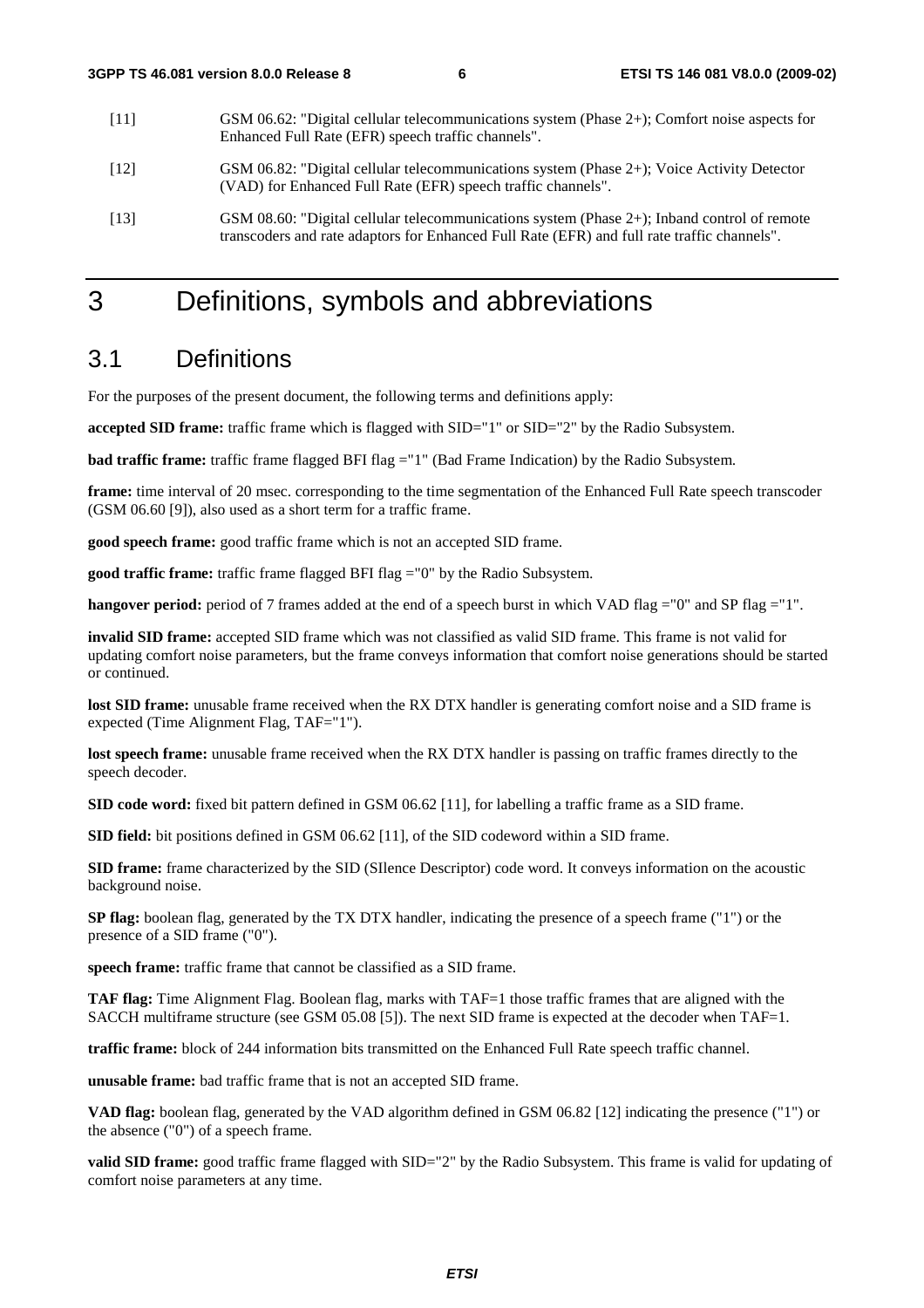### 3.2 Symbols

For the purposes of the present document, the following symbol applies:

Nelapsed Number of elapsed frames since the last updated SID frame.

### 3.3 Abbreviations

For the purposes of the present document, the following abbreviations apply:

| <b>BFI</b>      | <b>Bad Frame Indicator</b>                  |
|-----------------|---------------------------------------------|
| <b>BSC</b>      | <b>Base Station Controller</b>              |
| <b>BSS</b>      | <b>Base Station System</b>                  |
| <b>DTX</b>      | Discontinuous Transmission                  |
| <b>ETS</b>      | <b>European Telecommunication Standard</b>  |
| <b>FACCH</b>    | <b>Fast Associated Control CHannel</b>      |
| <b>GSM</b>      | Global System for Mobile Telecommunications |
| <b>MS</b>       | Mobile Station                              |
| <b>RSS</b>      | Radio Sub System                            |
| RX              | Receive                                     |
| <b>SACCH</b>    | <b>Slow Associated Control CHannel</b>      |
| <b>SID</b>      | <b>SIlence Descriptor</b>                   |
| TX <sup>-</sup> | Transmit                                    |
| VAD             | Voice Activity Detector                     |
|                 |                                             |

For abbreviations not given in this clause, see GSM 01.04 [1].

### 4 General

Discontinuous Transmission (DTX) is a mechanism which allows the radio transmitter to be switched off most of the time during speech pauses for the following two purposes:

- to save power in the Mobile Station (MS);
- to reduce the overall interference level over the air interface;

DTX shall be in operation in GSM MS if commanded so by the network, see GSM 04.08 [2].

### 4.1 General organization

The overall DTX mechanism described in the present document requires the following functions:

- a Voice Activity Detector (VAD) on the transmit (TX) side;
- evaluation of the background acoustic noise on the transmit (TX) side, in order to transmit characteristic parameters to the receive (RX) side;
- generation on the receive (RX) side of a similar noise, called comfort noise, during periods where the radio transmission is switched off.

The Voice Activity Detector (VAD) is defined in GSM 06.82 [12] and the comfort noise functions in GSM 06.62 [11]. Both are based partly on the speech transcoder and its internal variables, defined in GSM 06.60 [9].

In addition to these functions, if the parameters arriving at the RX side are detected to be seriously corrupted by errors, the speech or comfort noise must be generated from substituted data in order to avoid seriously annoying effects for the listener. This function is defined in GSM 06.61 [10].

An overall description of the speech processing parts can be found in GSM 06.51 [6].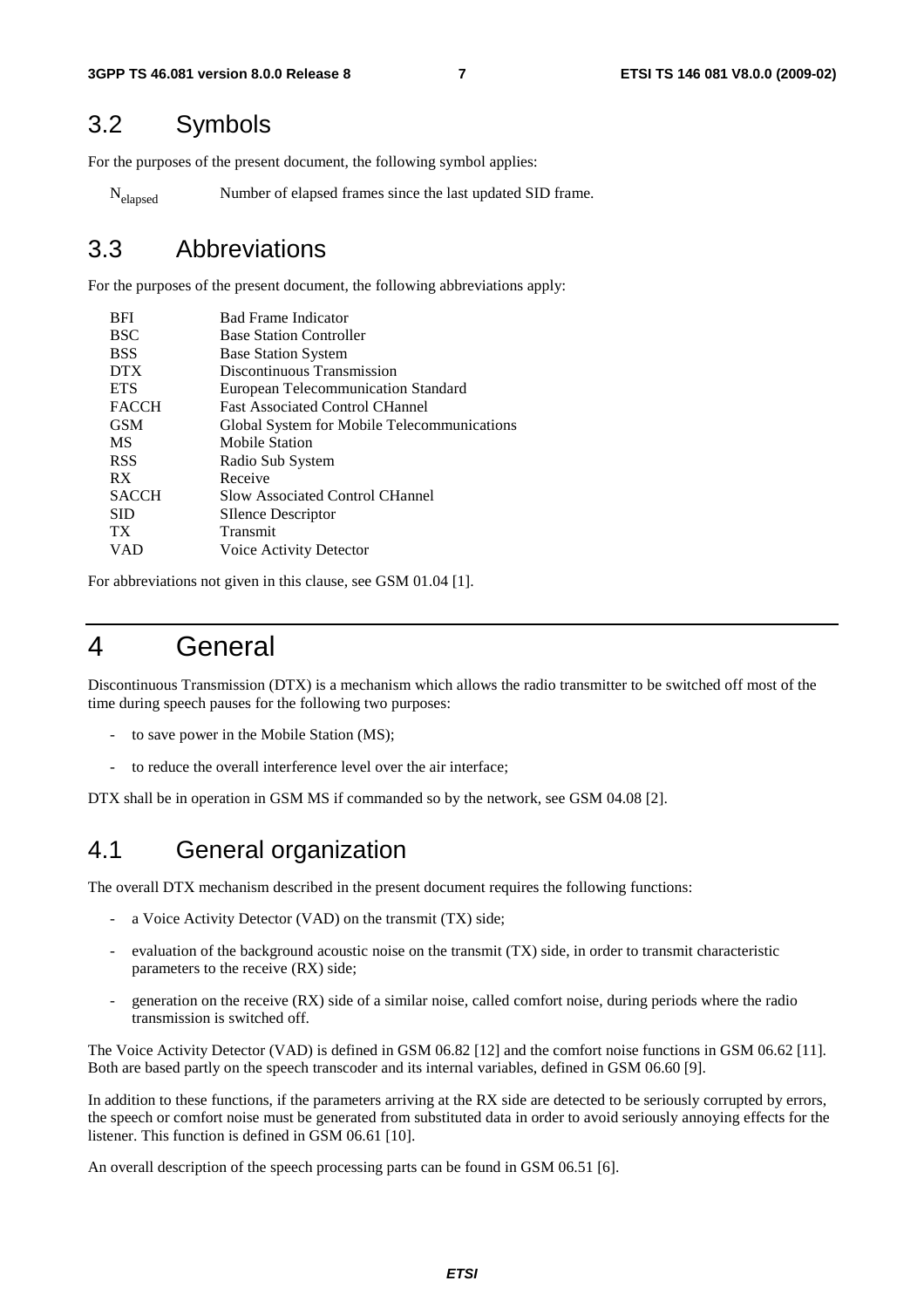# 5 Transmit (TX) side

A block diagram of the transmit side DTX functions is shown in figure 1.



**Figure 1: Block diagram of the transmit side DTX functions** 

### 5.1 General operation

The TX DTX handler continuously passes traffic frames, individually marked by a flag SP, to the Radio Subsystem (RSS). This binary flag is redundant to the SID code word labelling. SP flag ="1" indicates a speech frame, SP flag  $=$ "0" a SID frame.

The scheduling of the frames for transmission on the air interface is controlled by the radio subsystem (RSS) alone, on the basis of the SP flag as described in clause 5.1.1.

### 5.1.1 Functions of the TX DTX handler

To allow an exact verification of the TX DTX handler functions, all frames before the reset of the system are treated as if there were speech frames of an infinitely long time. Therefore, the first 7 frames after the reset are always marked with SP flag ="1", even if VAD flag ="0" (hangover period, see figure 2).

The Voice Activity Detector (VAD) shall operate all the time in order to assess whether the input signal contains speech or not. The output is a binary flag (VAD flag ="1" or VAD flag ="0", respectively) on a frame by frame basis (see GSM 06.82 [12]).

The VAD flag controls indirectly, via the TX DTX handler operations described below, the overall DTX operation on the transmit side.

Whenever VAD flag = "1", the speech encoder output frame shall be passed directly to the radio subsystem (RSS), marked with SP flag  $=$ "1".

At the end of a speech burst (transition VAD flag ="1" to VAD flag ="0"), it takes 8 consecutive frames to make a new updated SID frame available (see GSM 06.62 [11]). Normally, the first 7 speech encoder output frames after the end of the speech burst shall therefore be passed directly to the radio subsystem, marked with SP flag ="1" ("hangover period"). The first new SID frame is then passed to the RSS as frame 8 after the end of the speech burst, marked with SP flag ="0" (see figure 2).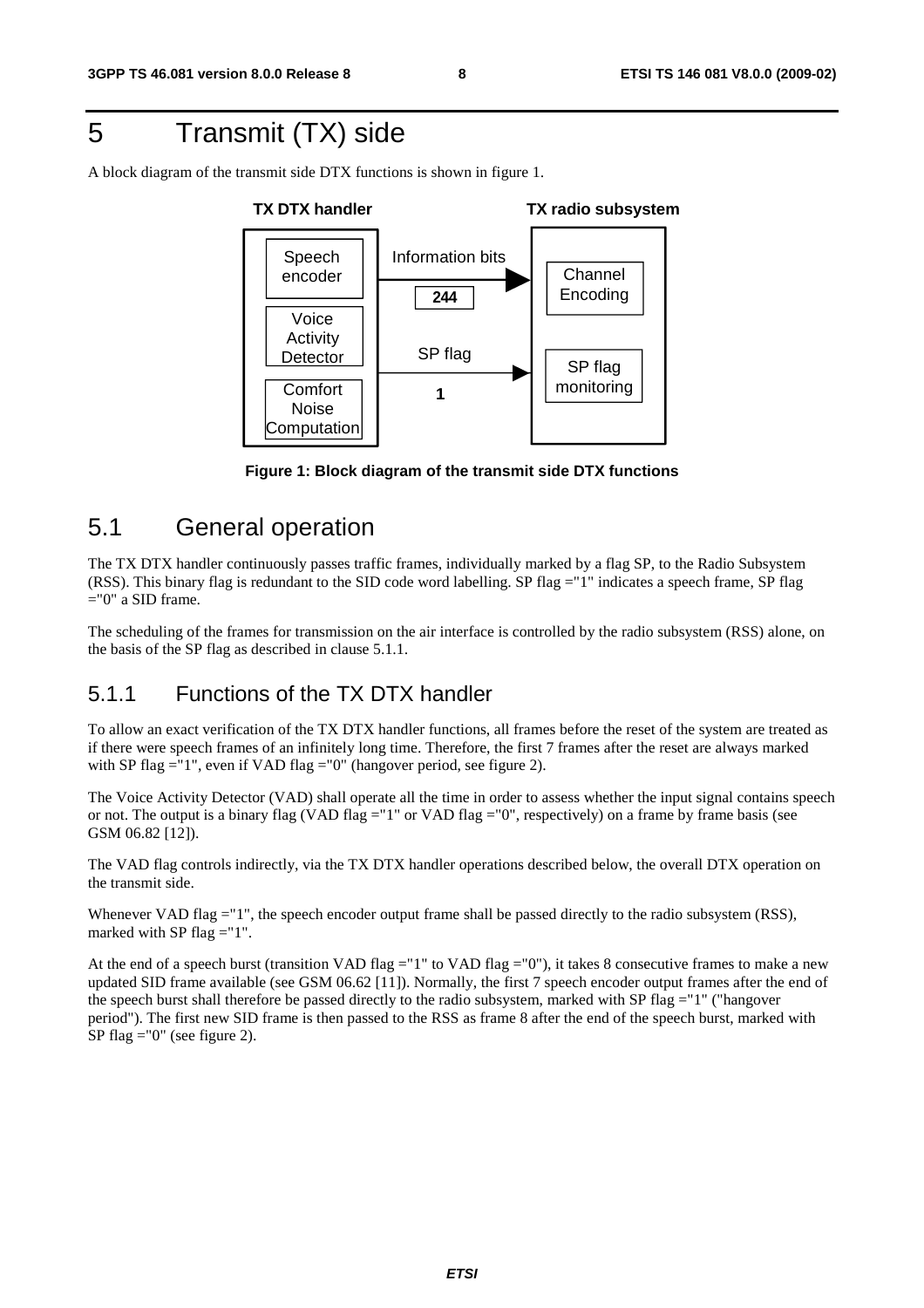

(Nelapsed: No. of elapsed frames since last update SID).

### **Figure 2: Normal hangover procedure (Nelapsed > 23)**

If, however, at the end of the speech burst, less than 24 frames have elapsed since the last SID frame was computed and passed to the RSS, then this last SID frame shall repeatedly be passed to the RSS, until a new updated SID frame is available (8 consecutive frames marked with VAD flag ="0").This reduces the activity on the air in cases where short background noise spikes are taken for speech, by avoiding the "hangover" waiting for the SID frame computation (see figure 3).

NOTE: Figure 3 shows as example the longest possible speech burst without hangover.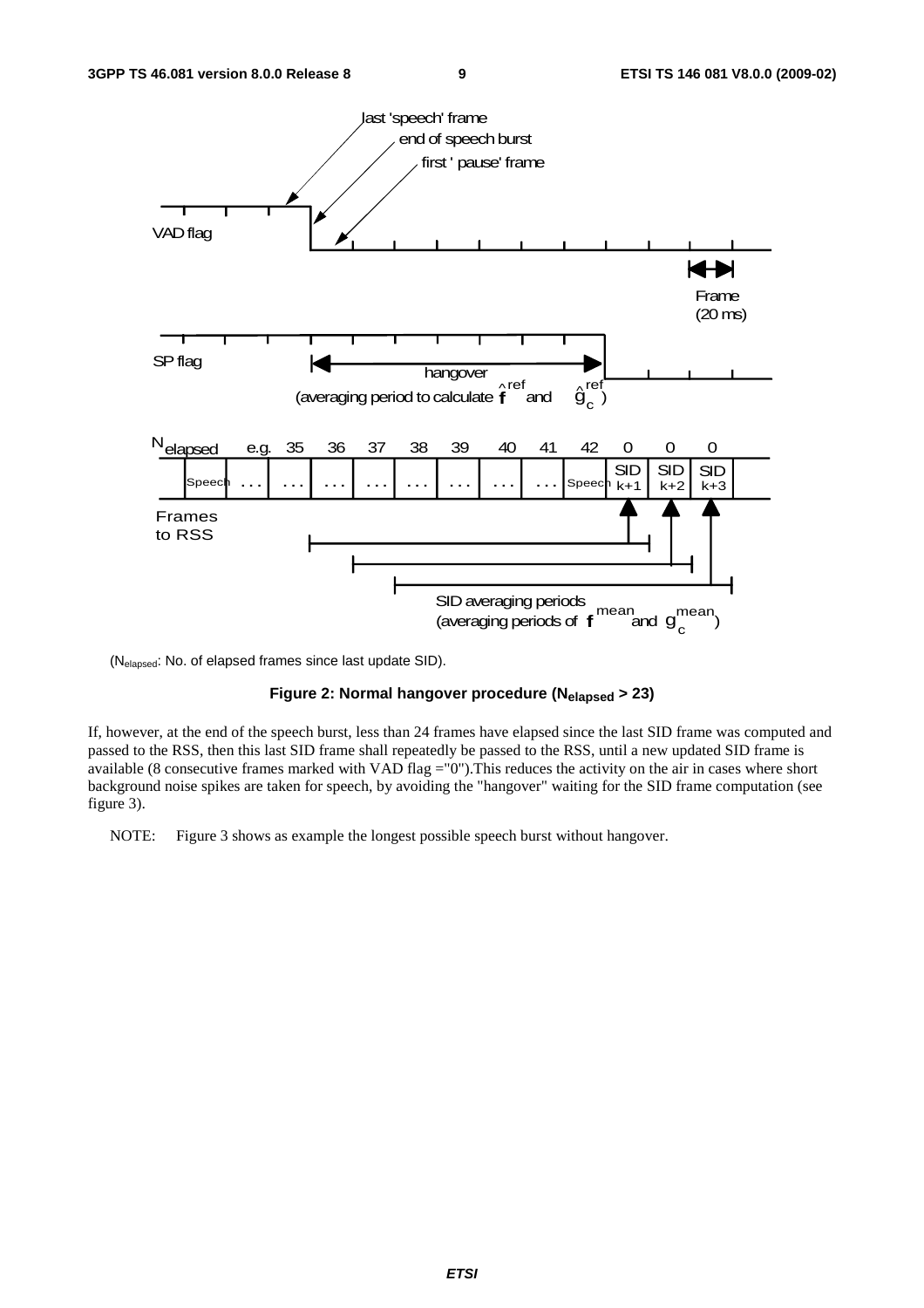

**Figure 3: Handling of short speech bursts (Nelapsed < 24) (Example)** 

Once the first SID frame after the end of a speech burst has been computed and passed to the Radio Subsystem, the TX DTX handler shall continuously compute and pass updated SID frames to the Radio Subsystem (RSS), marked with SP flag  $=$ "0" as long as VAD flag  $=$ "0".

Following a handover, the DTX hangover period shall be initiated in the MS speech encoder to synchronize the encoder and decoder DTX states. This will allow a decoder which is reset at handover to synthesize comfort noise with the correct noise level using the first received SID frame following the handover.

The speech encoder is operated in full speech modality if SP flag ="1" and in a simplified mode if SP flag ="0", because not all encoder functions are required for the evaluation of comfort noise parameters.

### 5.1.2 Functions of the TX Radio Subsystem

The following traffic frames shall be scheduled for transmission:

- all frames marked with SP flag  $=$ "1";
- the first one with SP flag ="0" after one or more frames with SP flag ="1";
- those marked with SP=0 and aligned with the SACCH multiframe structure as described in GSM 05.08 [5].

This has the overall function, that the radio transmission is cut after the transmission of a SID frame when the speaker stops talking. During speech pauses the transmission is resumed at regular intervals for transmission of one SID frame, in order to update the generated comfort noise on the RX side (and to improve the measurement of the link quality by the RSS).

If a SID frame (SP flag ="0"), scheduled for transmission is stolen for Fast Associated Control Channel (FACCH) signalling purposes, then the subsequent frame shall be scheduled for transmission instead.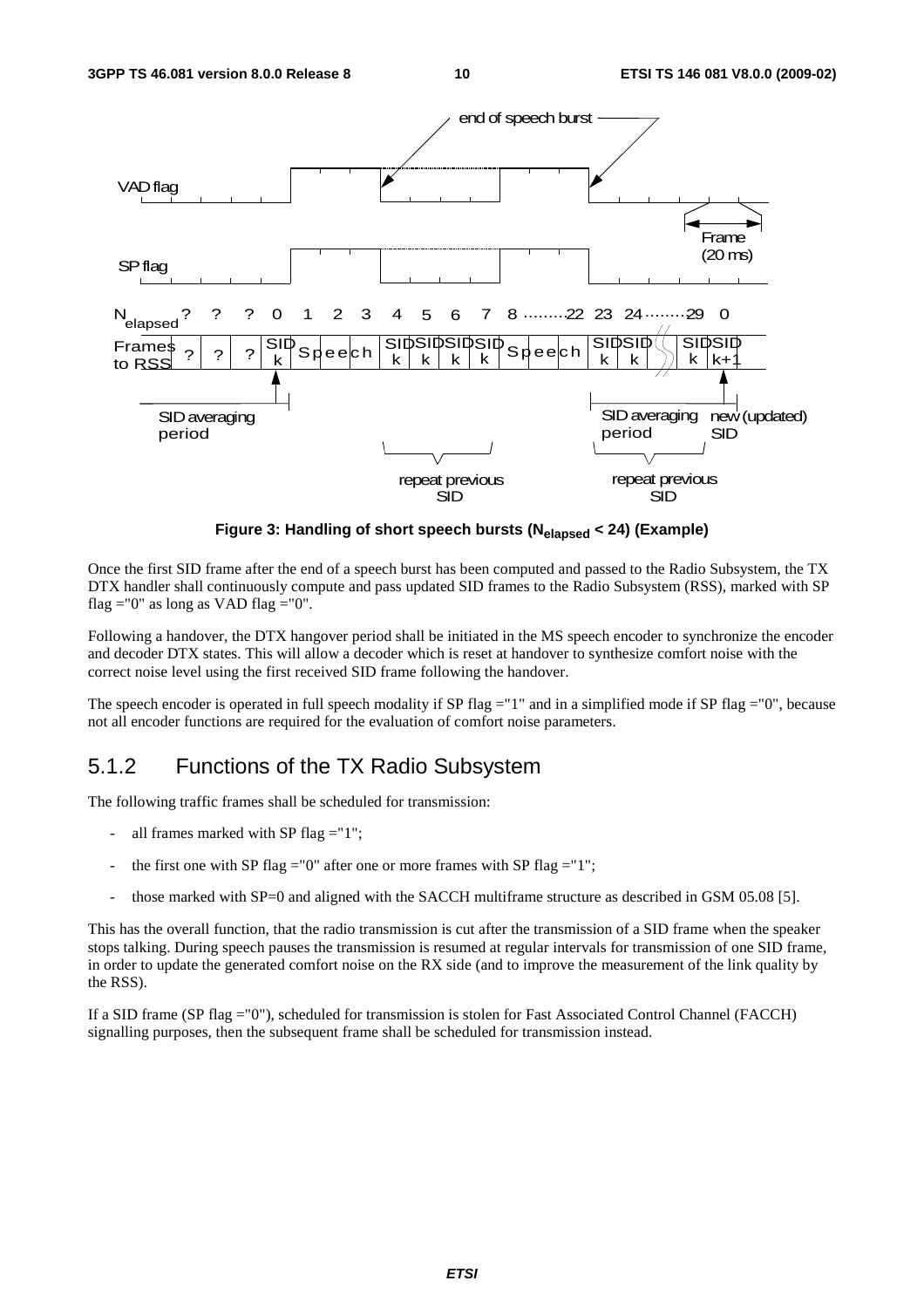# 6 Receive (RX) side

A block diagram of the receive side DTX functions is shown in figure 4.





### 6.1 General operation

Whatever their context (speech, SID, FACCH or none), the RSS continuously passes the received traffic frames to the RX DTX handler, individually marked by various pre-processing functions with 3 flags. These are the Bad Frame Indicator (BFI) flag, the Silence Descriptor (SID) flag and the Time Alignment Flag (TAF) described in clause 6.1.1 and table 1, which serve to classify the traffic frame according to the list of terms defined in clause 3.1. This classification, summarized in table 1, allows the RX DTX handler to determine in a simple way how the received frame is to be handled.

| Table 1: Classification of traffic frames |  |
|-------------------------------------------|--|
|-------------------------------------------|--|

|     | SID               |                |                   |  |  |  |
|-----|-------------------|----------------|-------------------|--|--|--|
| BFI |                   |                |                   |  |  |  |
|     | Valid SID frame   |                | Good speech frame |  |  |  |
|     | Invalid SID frame | Unusable frame |                   |  |  |  |

### 6.1.1 Functions of the RX radio subsystem

The binary BFI flag (see GSM 05.05 [4]) indicates whether the traffic frame is considered to contain meaningful information bits (BFI flag ="0") or not (BFI flag ="1"). In the context of the present document, a FACCH frame is considered not to contain meaningful bits and shall be marked with BFI flag ="1". The BFI flag must fulfil the performance requirements of GSM 05.05 [4].

The SID frame detector compares bit by bit the relevant bits of the received traffic frame (the SID field) with the SID code word defined in GSM 06.62 [11] and gives back the ternary SID flag. The SID flag is coded as follows, where *n* designates the number of bit deviations:

- $SID = 2$  when  $n < 2$
- $SID = 1$  when  $2 \le n < 16$
- $SID = 0$  when  $n \ge 16$

The binary TAF flag marks with TAF="1" those traffic frames that are aligned with the SACCH multiframe structure as described in GSM 05.08 [5].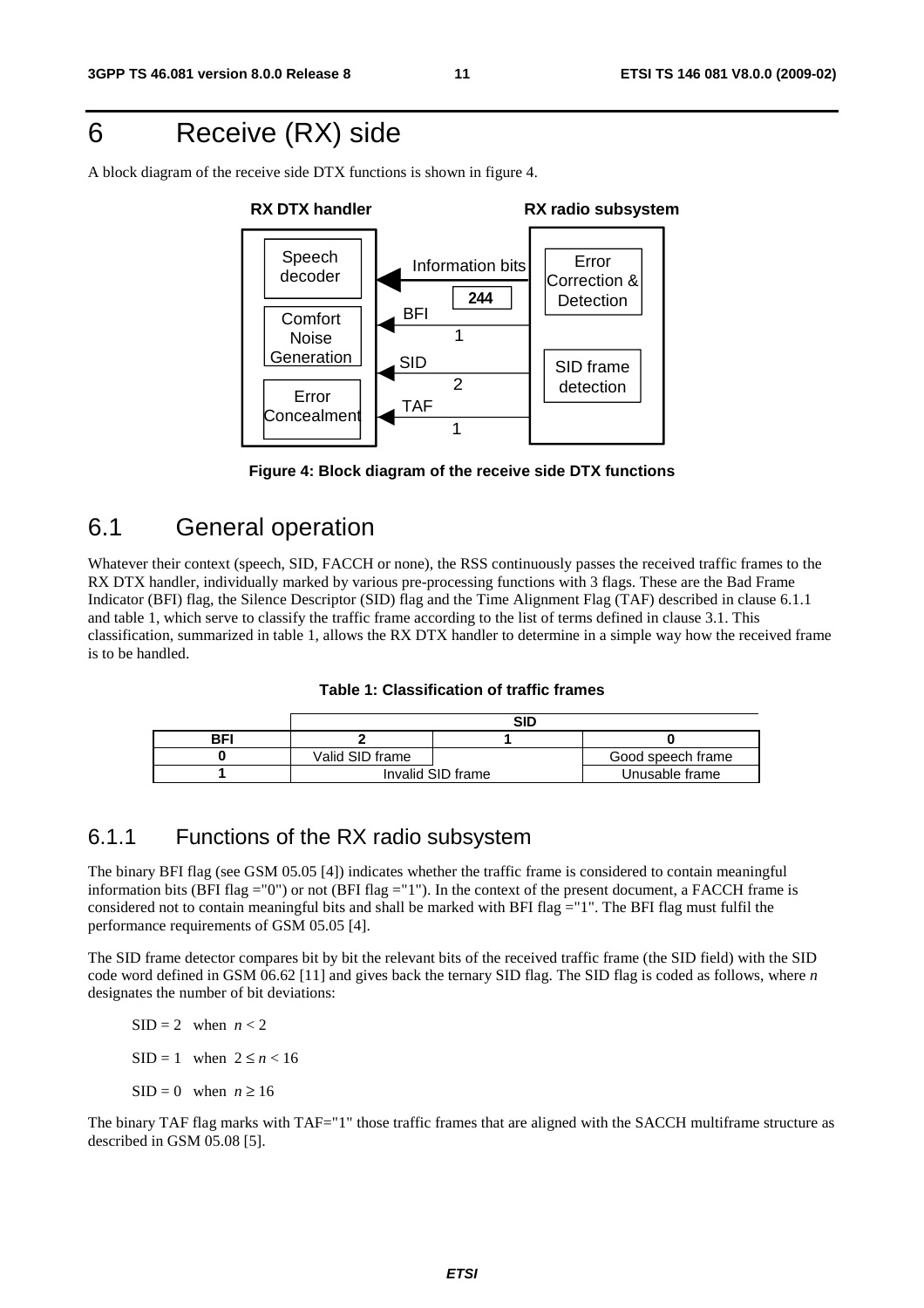### 6.1.2 Functions of the RX DTX handler

The RX DTX handler is responsible for the overall DTX operation on the RX side.

The DTX operation on the RX side shall be as follows:

- whenever a good speech frame is detected, the DTX handler shall pass it directly on to the speech decoder;
- when lost speech or lost SID frames are detected, the substitution and muting procedure defined in GSM 06.61 [10] shall be applied;
- valid SID frames shall result in comfort noise generation, as defined in GSM 06.62 [11], until the next SID frame is expected (TAF = "1") or good speech frames are detected. During this period, the RX DTX handler shall ignore any unusable frames delivered by the RSS;
- an invalid SID frame shall be substituted by the last valid SID frame and the procedure for valid SID frames be applied.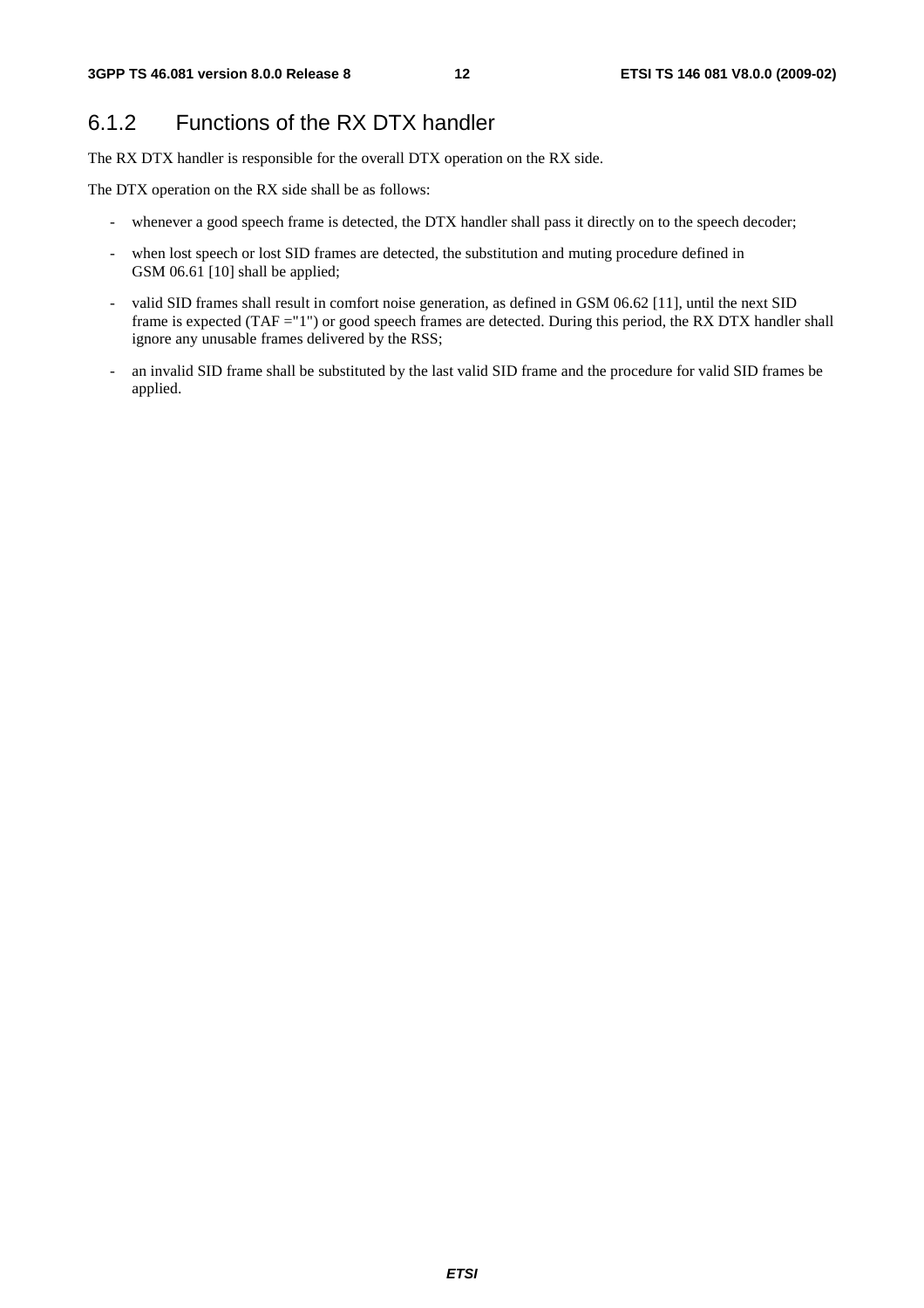# Annex A (informative): Change history

| <b>Change history</b> |              |         |                           |             |                                               |
|-----------------------|--------------|---------|---------------------------|-------------|-----------------------------------------------|
| SMG No.               | TDoc.<br>No. | CR. No. | <b>Clause</b><br>affected | New version | <b>Subject/Comments</b>                       |
| <b>SMG#22</b>         |              |         |                           | 4.0.1       | <b>ETSI Publication</b>                       |
| <b>SMG#20</b>         |              |         |                           | 5.1.2       | Release 1996 version                          |
| <b>SMG#27</b>         |              |         |                           | 6.0.0       | Release 1997 version                          |
| <b>SMG#29</b>         |              |         |                           | 7.0.0       | Release 1998 version                          |
| <b>SMG#30</b>         | 631/99       | A004    | 5.1.1                     | 7.1.0       | Fix of DTX Synchronization Poblem at Handover |
| <b>SMG#31</b>         |              |         |                           | 8.0.0       | Release 1999 version                          |
|                       |              |         |                           | 8.0.1       | Update to Version 8.0.1 for Publication       |

| <b>Change history</b> |      |                     |  |             |                       |            |            |
|-----------------------|------|---------------------|--|-------------|-----------------------|------------|------------|
| <b>Date</b>           | TSG# | <b>TSG Doc. ICR</b> |  | <b>IRev</b> | Subject/Comment       | <b>Old</b> | <b>New</b> |
| 03-2001               | 11   |                     |  |             | Version for Release 4 |            | 4.0.0      |
| 06-2002               | 16   |                     |  |             | Version for Release 5 | 4.0.0      | 5.0.0      |
| 12-2004               | 26   |                     |  |             | Version for Release 6 | 5.0.0      | 6.0.0      |
| 06-2007               | 36   |                     |  |             | Version for Release 7 | 6.0.0      | 7.0.0      |
| 12-2008               | 42   |                     |  |             | Version for Release 8 | 7.0.0      | 8.0.0      |
|                       |      |                     |  |             |                       |            |            |